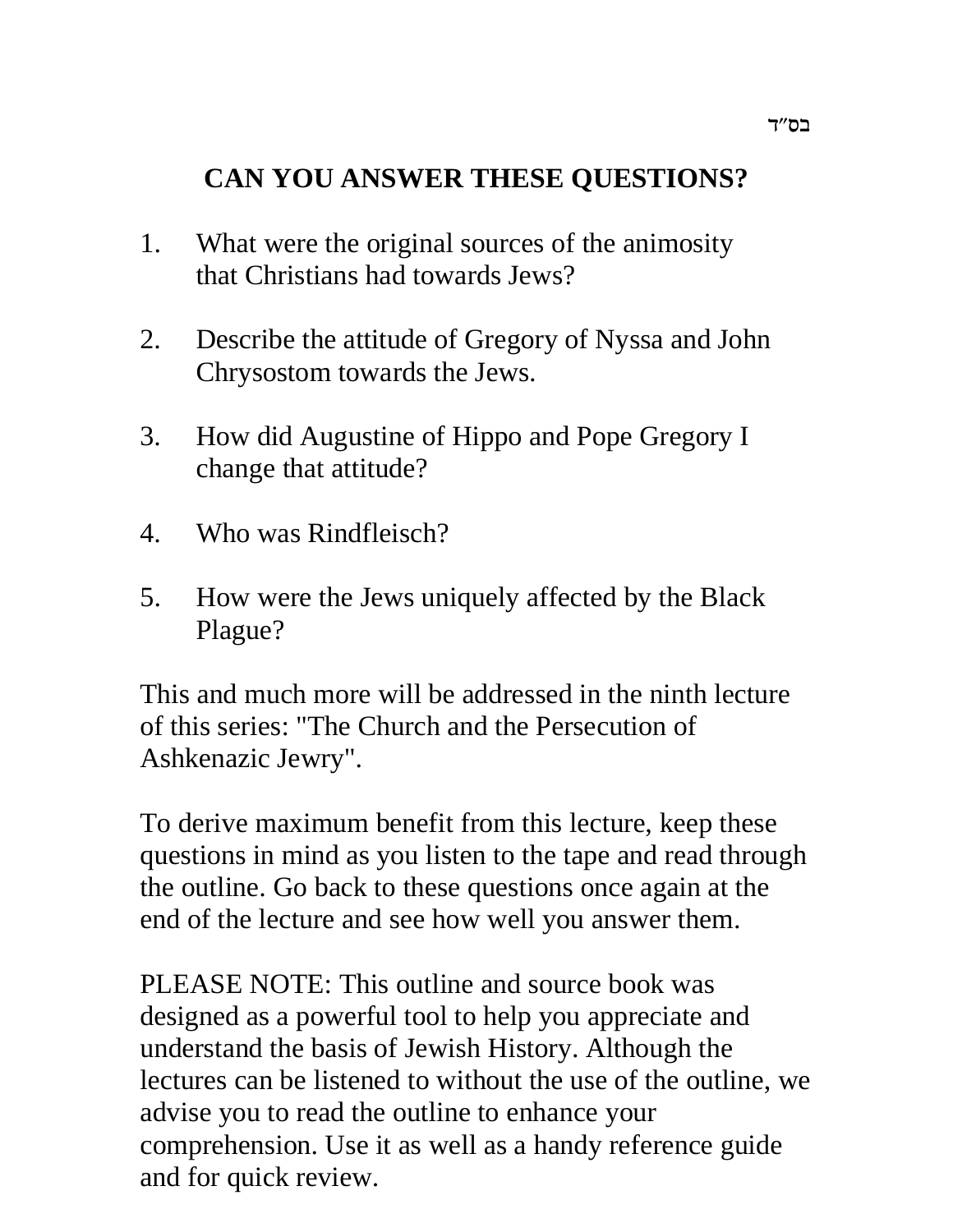# THE EPIC OF THE ETERNAL PEOPLE Presented by Rabbi Shmuel Irons

#### Series VII Lecture #9

# THE CHURCH & THE PERSECUTION OF ASHKENAZIC JEWRY

## I. The Test of Faith

# A.

אמר רבי אבהו אמר רבי אלעזר: מפני מה נענש אברהם אבינו ונשתעבדו בניו למצרים מאתים ועשר שנים? מפני שעשה אנגרייא בת"ח, שנאמר: (בראשית יד) וירק את חניכיו ילידי ביתו, ושמואל אמר: מפני שהפריז על מדותיו של הקב"ה, שנא': (בראשית טו) במה : אדע כי אירשנה ורבי יוחנן אמר: שהפריש בני אדם מלהכנס תחת כנפי השכינה, שנאמר .<br>בראשית יד) תן לי הנפש והרכוש קח לך. וירק את חניכיו ילידי ביתו. נדרים לב

R. Abbahu said in R. Elazar's name: Why was our Father Avraham punished and his children doomed to Egyptian servitude for two hundred and ten years? Because he pressed scholars into his service, as it is written (Genesis 14), "He armed his dedicated servants (students), born in his own house." Shmuel said: Because he went too far in testing the attributes [i.e., the promises] of the L-rd, as it is written (Ibid. 15), ["And he said, L-rd G-d,] whereby shall I know that I shall inherit it?" R. Yochanan said: Because he prevented men from entering beneath the wings of the Shechinah, as it is written (Ibid.14), ["And the king of Sodom said to Avraham,] 'Give me the persons, and take the goods to thyself.'" **Nedarim 32a**

# B.

א"ר הושעיא: כל המתמים עצמו <sup>-</sup> שעה עומדת לו, שנא' (בראשית יז) התהלך לפני והיה תמים, וכתיב: והיית לאב המון גוים. נדרים לב.

R. Hoshaia said: If one's trust in the Al-mighty is perfect, good fortune will be his, as it is written (Genesis 17), "Walk before me and be thou perfect." And it is further written (Ibid.), "And thou shalt be a father of many nations." **Nedarim 32a**

C.

וארשתיך לי באמונה, את מוצא שאין הגליות מתכנסות אלא בשכר אמונה, וכה"א אתי מלבנון כלה אתי מלבנון תבאי תשורי מראש אמנה. וגדולה האמנה לפני מי שאמר והיה העולם, שבשכר האמנה שהאמינו ישראל שרתה עליהם רוח הקדש ואמרו שירה, שנאמר ויאמינו בד' ובמשה עבדו אז ישיר משה ובני ישראל, וכן את מוצא שלא נגאלו אבותינו ממצרים – אלא בזכות האמנה שנאמר ויאמן העם. וכן אתה מוצא שלא ירש אברהם אבינו העולם הזה והעולם הבא – אלא בזכות אמונה שהאמין, שנאמר והאמין בד׳. ילקוט שמעוני הושע רמז תקיט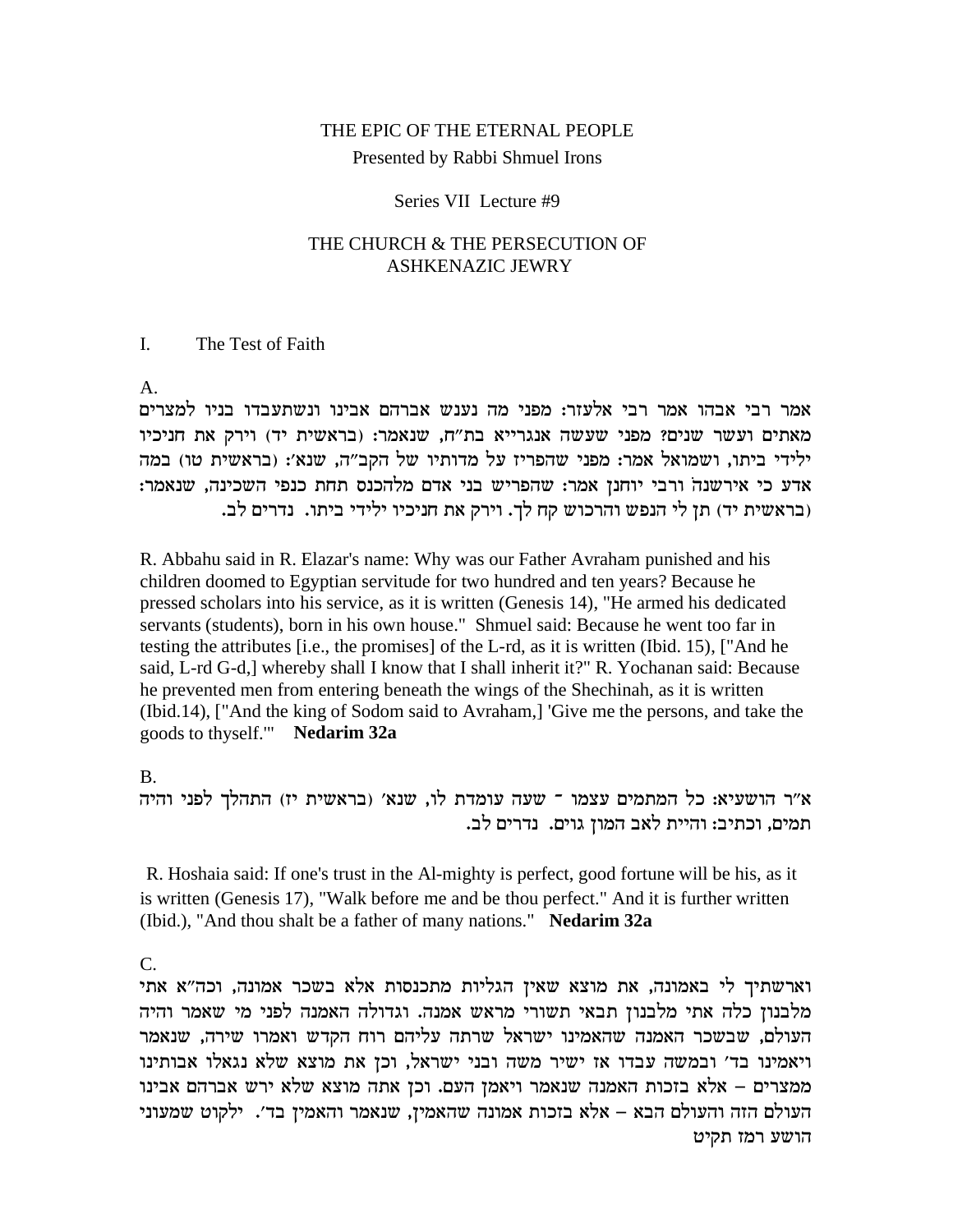**I** will betroth you unto me in faithfulness (Hosea 2:22) You find that the exiled will only be gathered [back to the land of Israel] through the reward of having faith, as it is written in Scripture (Song of Songs 4:8), "Come with me from Lebanon, my bride, come with me from Lebanon; look from the peak of Amana (faith)." Great is faith before the One Who spoke and the world came into being, for through the reward of the faith that Israel displayed did the Divine Presence rest upon them and they said Shirah (the poetic song of redemption), as it is stated in Scripture (Exodus 14:31), "And they believed in Hashem and in Moshe his servant." Similarly, do you find that our forefathers were only redeemed from Egypt through the merit of faith as it is stated in Scripture (Exodus 4:31), "And the people believed." Similarly do you find that Avraham Avinu only inherited this world and the next through the merit of the faith that he displayed as it is stated in Scripture (Genesis 15:6), "And he trusted in G-d." **Midrash Yalkut Shimoni Hoshea 519**

II. The Eternal Struggle

A.

ויתרצצו הבנים בקרבה ותאמר אם כן למה זה אנכי ותלך לדרש את ידוד. ויאמר ידוד לה שני גוים בבטנך ושני לאמים ממעיך יפרדו ולאם מלאם יאמץ ורב יעבד צעיר. בראשית כה:כבג

And the children struggled within her and she said: If it be so why am I thus? And she went to inquire of the L-rd. And He said unto her: Two nations are in thy womb and two manner of people shall be separated from thy innards. And the one people shall be stronger than the other people and the elder shall serve the younger. **Genesis 25:22, 23**

B.

.<br>אלוף מגדיאל אלוף עירם אלה אלופי אדום למשבתם בארץ אחזתם הוא עשו אבי אדום בראשית פרק לו:מג

Duke of Magdiel, duke of Iram: these are the dukes of Edom, according to their habitations in the land of their possession. He is Esau the father of Edom. **Genesis 36:43**

מגדיאל – היא רומי. רש"י בראשית פרק לו פסוק מג

# **Magdiel refers to Rome. Rashi**

C.

`מצינו בספר דברי הימים ליוסף בן גוריון (הוא ספר יוסיפון) וזולתו מספרי הקדמוניות, כי בא צפו בן אליפז בן עשו ועשה עמהם קטטה על זה עד שערכו מלחמה ותגבר יד יוסף ותפשו עם מבחר גדודיו והביאום למצרים ועמד שם בתפיסה כל ימי יוסף, וברח משם במותו והלך לארץ כאנפנייא ומלך על כתים ברומא, ובסוף הומלך על כל ארץ איטלייא, והוא אשר מלך ראשון על רומה, והוא אשר בנה ההיכל הראשון והגדול מאשר נבנו ברומה. רמב"ן בראשית פרק מט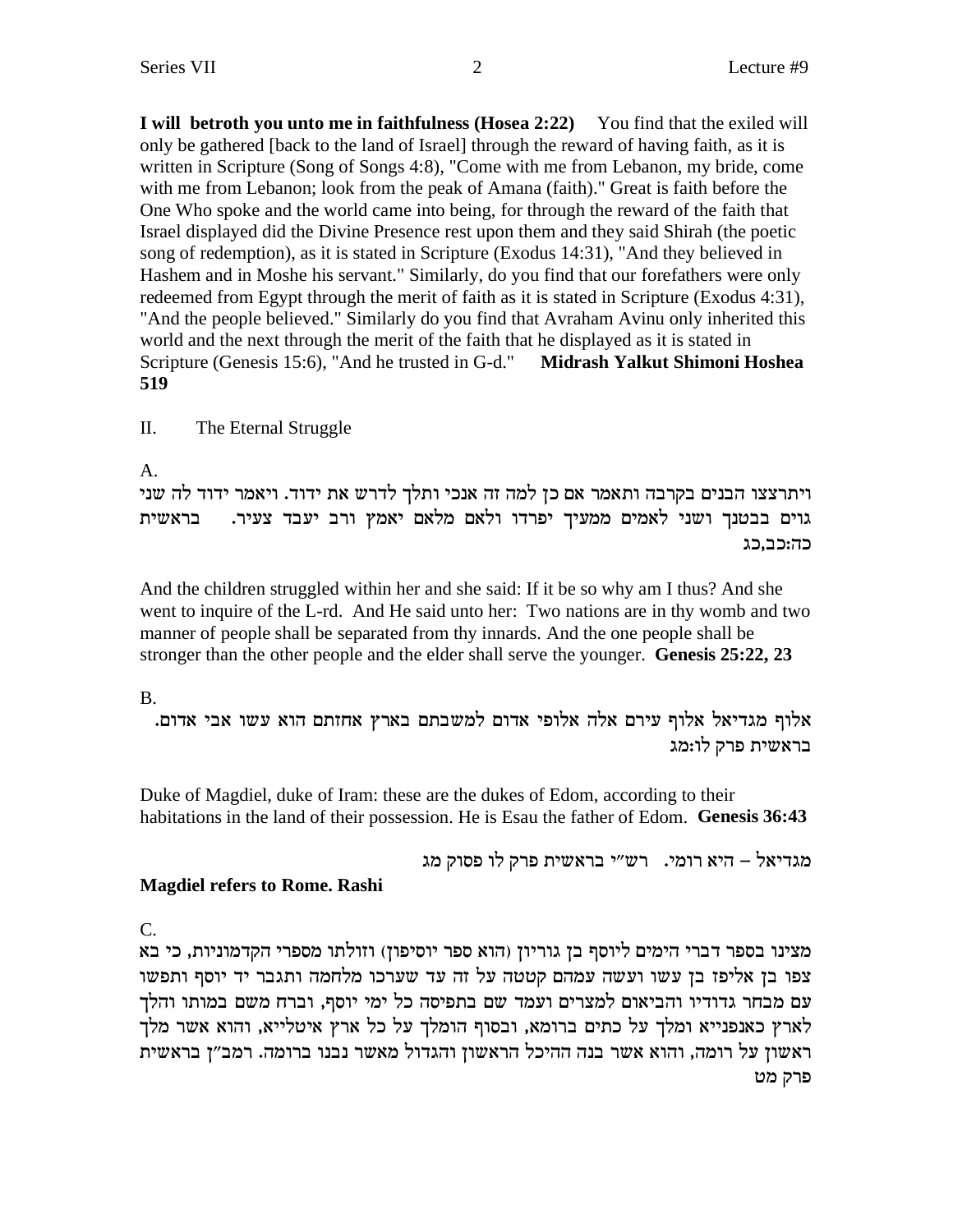We find in the history of Yosef b. Gurion (Yosifon) and in other history works that Tzepho the son of Eliphaz the son of Esav contested Joseph's right to bury Jacob. He finally went to battle with the forces of Joseph. Joseph was victorious and captured Tzepho and his best troops. He took them back with him to Egypt. Tzepho languished in prison until the death of Joseph when he escaped and made his way to the land of Campania and ruled over the Kittim in Rome. Eventually, he ruled over all of Italy and was the first king of Rome. He is the one who built the first and greatest palace ever constructed in Rome. **Ramban Parshas Vayechi**

D.

קסרי וירושלים, אם יאמר לך אדם: חרבו שתיהן ־ אל תאמן, ישבו שתיהן ־ אל תאמן. חרבה קסרי וישבה ירושלים, חרבה ירושלים וישבה קסרי <sup>-</sup> תאמן. שנאמר (יחזקאל כ"ו) אמלאה החרבה: אם מליאה זו <sup>-</sup> חרבה זו. אם מליאה זו חרבה זו. רב נחמן בר יצחק אמר מהכא: .ו בראשית כ"ה) ולאם מלאם יאמץ. מגילה ו

Caesarea (representing Roman rule) and Jerusalem [are rivals]. If one says to you that both are destroyed, do not believe him; if he says that both are flourishing, do not believe him; if he says that Caesarea is waste and Jerusalem is flourishing, or that Jerusalem is waste and Caesarea is flourishing, you may believe him, as it says (Ezekiel 26), "I shall be filled, she is laid waste" If this one is filled, that one is laid waste, and if that one is filled, this one is laid waste. R. Nachman b. Yitzchok derived the same lesson from here (Genesis 25), "And the one people shall be stronger than the other people." **Megilla 6a**

# E.

ר״ש בן יוחי אומר הלכה בידוע שעשו שונא ליעקב אלא נהפכו רחמיו באותה שעה ונשקו בכל לבו. ספרי במדבר פיסקא ס״ט

Rabbi Shimon b. Yochai says that it is a well known law that Esau hates Yaakov. Esau's compassion at the time, however, overcame his hatred and he kissed Yaakov with all of his heart. **Sifrei, Parshas Bahaloscho 69**

# F.

,אמר רב יהודה אמר שמואל: בשעה שנשא שלמה את בת פרעה ירד גבריאל ונעץ קנה בים ועלה בו שירטון, ועליו נבנה כרך גדול [של רומי]. במתניתא תנא: אותו היום שהכניס ירבעם : שני עגלי זהב אחד בבית אל ואחד בדן נבנה צריף אחד, וזהו איטליאה של יון. שבת דף נו

Rav Yehudah said that Shmuel said the following: When King Solomon married the daughter of Pharaoh, the angel Gabriel planted a reed in the sea. Silt settled around the stick and formed dry land. On this land, the great city of Rome was built. In a Braiisa we learned that on the day that Jerobam introduced the worship of the two golden calves, one in Bethel and one in Dan, a hut was built on the area of Italy of Greece (Rome). **Shabbos 56b**

# G.

מעיקרא מאי דרוש, ולבסוף מאי דרוש? מעיקרא דרוש: (בראשית לג) נסעה ונלכה ואלכה :לנגדך, ולבסוף דרוש: (בראשית לג) יעבר נא אדני לפני עבדו. עבודה זרה דף ח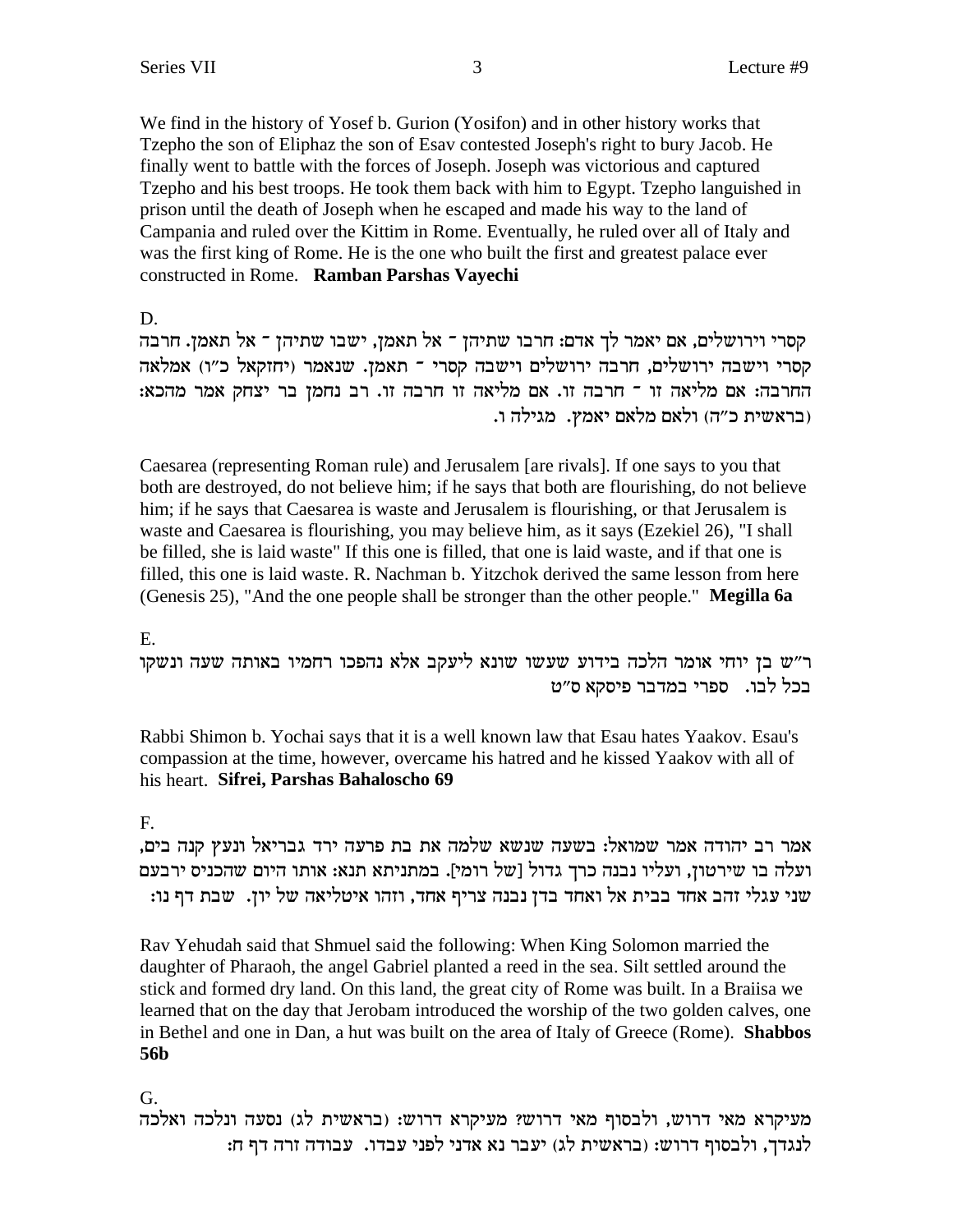Originally the Romans applied the verse "Let us travel together" later they applied the verse "Let my master travel in front of his servant." Braishis 33:12,14. Avodah Zara 9b

H.

ואמר רבי יצחק: מאי דכתיב (תהלים ק"מ) אל תתן ד' מאויי רשע זממו אל תפק ירומו סלה. אמר יעקב לפני הקדוש ברוך הוא: רבונו של עולם, אל תתן לעשו הרשע תאות לבו. זממו אל תפק ־ זו גרממיא של אדום, שאלמלי הן יוצאין מחריבין כל העולם כולו. ואמר רבי חמא בר חנינא: תלת מאה קטירי תגא איכא בגרממיא של אדום, ותלת מאה ושיתין וחמשה מרזבני איכא ברומי. ובכל יומא נפקי הני לאפי הני ומקטיל חד מינייהו, ומיטרדי לאוקמי מלכא. מגילה ו

R. Yitzchok also said: What is meant by the verse, "Grant not, O L-rd, the desires of the wicked, draw not out his bit (don't let him fulfill his evil desires), so that they exalt themselves, selah"? Jacob said before the Holy One, blessed be He: Sovereign of the Universe, grant not to Esau, the wicked, the desire of his heart, draw not out his bit: this refers to Germania of Edom, for, should they but go forth, they would destroy the whole world. R. Hama b. Hanina said: There are three hundred crowned heads in Germania of Edom and three hundred and sixty-five chieftains in Rome, and every day one set goes forth to meet the other and one of them is killed, and they have all the trouble of appointing a king again. Megilah 6a-b

#### $III$ Edom and the Roman Catholic Church

A.

ויהי בימי אמרפל מלך שנער, זו בבל, ואריוך מלך אלסר זה אנטיוכס, כדרלעומר מלך עילם, זה מדי, ותדעל מלך גוים, זו מלכות אדום, שהיא מכתבת טירוניא לכל אומות העולם. מדרש בראשית רבה מב

(Genesis 14:1) "And it came to pass in the days of Amraphel, king of Shinar." This refers to Babylon. "Arioch, king of Ellasar." This refers to Antiochos. "Chedorlaomer, king of Elam." This refers to Media. "And Tidal, king of Goyim" This refers to Edom who writes calumniously (imperiously) to all the nations [regarding the Jews]. **Beraishis** Rabbah 42

 $\mathbf{B}$ . Hear, Synagogue! Hear widow! Hear deserted one! I am what you could not be. I am the Queen who has deposed you from your realm; ... And Jacob took two wives, Leah the older, with weaker eyes, typifying the Synagogue, and Rachel the younger and beautiful, typifying the Church. St. Augustine (354-430) Altercation Between Church and Synagogue

 $IV.$ **Internal Jewish Hatred** 

 $\mathbf{A}$ 

מקדש שני, שהיו עוסקין בתורה ובמצות וגמילות חסדים מפני מה חרב? מפני שהיתה בו שנאת חנם. ללמדך ששקולה שנאת חנם כנגד שלש עבירות: עבודה זרה, גלוי עריות, ושפיכות דמים. יומא ט: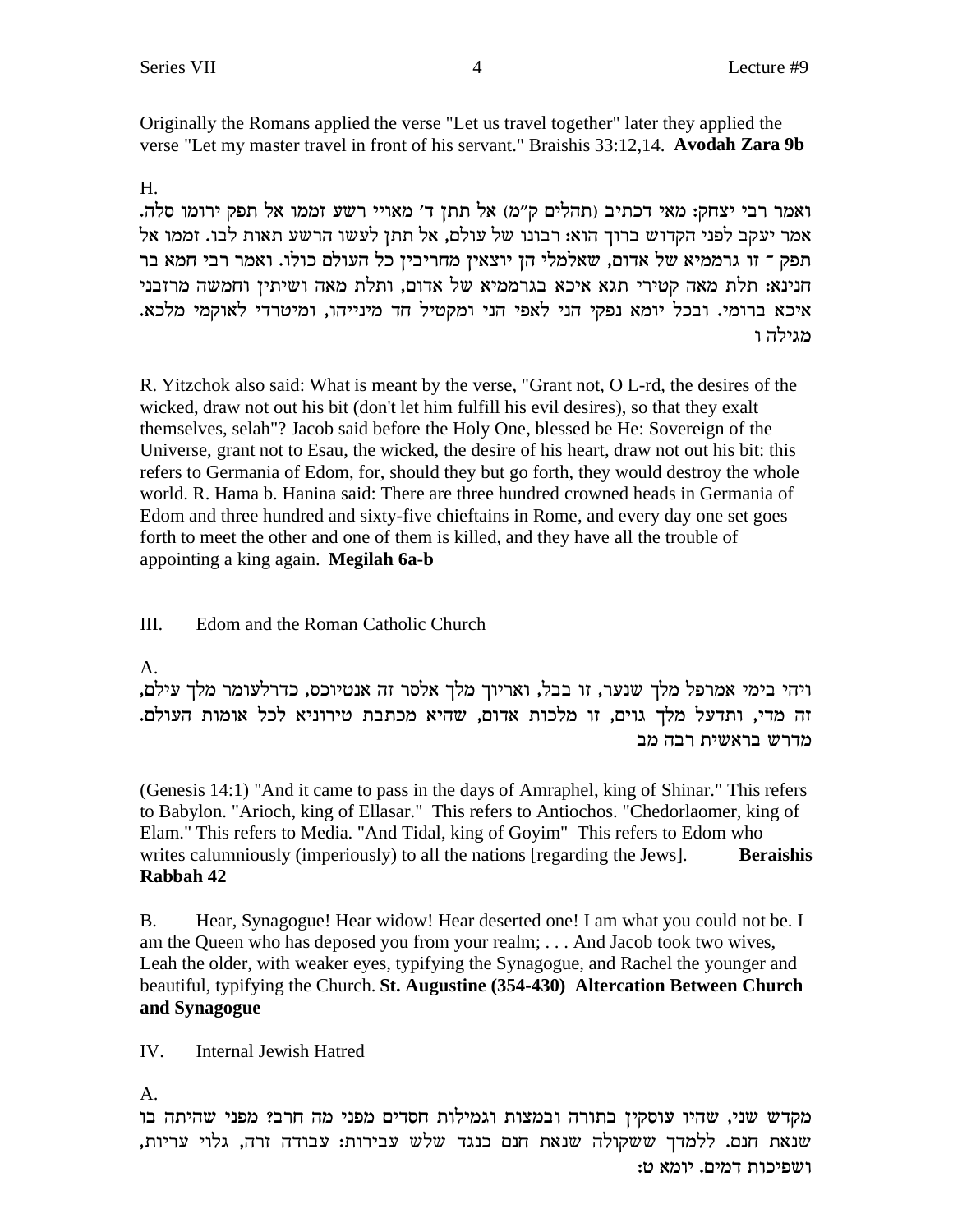But why was the second Sanctuary destroyed, seeing that in its time they were occupying themselves with Torah, [observance of] precepts, and the practice of charity? Because therein prevailed hatred without cause. That teaches you that groundless hatred is considered as of even gravity with the three sins of idolatry, immorality, and bloodshed together . **Yoma 9b**

#### B.

. תניא, אמר רבי עקיבא: כשהייתי עם הארץ אמרתי: מי יתן לי תלמיד חכם ואנשכנו כחמור אמרו לו תלמידיו: רבי, אמור ככלב ־ אמר להן: זה ־ נושך ושובר עצם, וזה ־ נושך ואינו סובר עצם. . . . גדולה שנאה ששונאין עמי הארץ לתלמיד חכם, יותר משנאה ששונאין  $\cdots$ :אומות העולם את ישראל, ונשותיהן יותר מהן. תנא: שנה ופירש ־ יותר מכולן. פסחים מט

It was taught, R. Akiva said: When I was an *am ha-aretz* (ignorant) I said: I wish that I had a scholar [before me], and I would maul him like a donkey. Said his disciples to him, Rabbi: Why don't you say "like a dog"? "The former bites and breaks the bones, while the latter bites but does not break the bones," he answered them. . . . Greater is the hatred wherewith the *amme ha-aretz*, hate the scholar than the hatred wherewith the heathens hate Israel, and their wives [hate even] more than they. It was taught: He who has studied and then abandoned [the Torah] [hates the scholar] more than all of them. **Peachim 49b**

# C.

דהוה צניע ומעלי. והא דאמר באלו עוברין (פסחים מט:) אמר ר"ע כשהייתי עם הארץ הייתי אומר מי יתן לי תלמיד חכם ואנשכנו כחמור משמע דלא הוה מעלי איכא למימר דהתם לאו משום שהיה שונא תלמידי חכמים אלא משום שהי׳ סבור שמתגאין על עמי הארץ מפני תורתן והיו תלמידי חכמים שונאים אותם וגם משום שלא היו מניחין אותם ליגע בהם . כדאמרינן (חגיגה דף יח:) בגדי עם הארץ מדרס לפרושים אבל מכל מקום שומר מצות היה . רבינו תם. תוספות כתובות סב

[Rabbi Akiva, even before he began to study Torah,] was modest and fine. That which is stated in Pesachim 49b, "When I was an *am ha-aretz* (ignorant) I said: I wish that I had a scholar [before me], and I would maul him like an a donkey" which would seem to imply that R. Akiva was not a fine person, can be understood in the following manner: His hatred did not stem from a hatred of Torah scholars per se, but rather because he thought that they acted arrogantly to the ignorant because of their expertise in Torah and that they actually hated the ignorant people. In addition, the scholars did not allow them to touch them because of concerns for ritual purity (Chagiga 18b) but still and all Rabbi Akiva observed the commandments. **Rabbainu Tam**, **Tosefos Kesubos 62b**

D.

תניא, אין מזמנין על עם הארץ תנו רבנן: איזהו עם הארץ? כל שאינו קורא קריאת שמע : ערבית ושחרית, דברי רבי אליעזר, רבי יהושע אומר: כל שאינו מניח תפיליז, בז עזאי אומר : כל שאין לו ציצית בבגדו, רבי נתן אומר: כל שאין מזוזה על פתחו, רבי נתן בר יוסף אומר כל שיש לו בנים ואינו מגדלם לתלמוד תורה, אחרים אומרים: אפילו קרא ושנה ולא שמש :<br>תלמידי חכמים הרי זה עם הארץ. אמר רב הונא: הלכה כאחרים. ברכות מז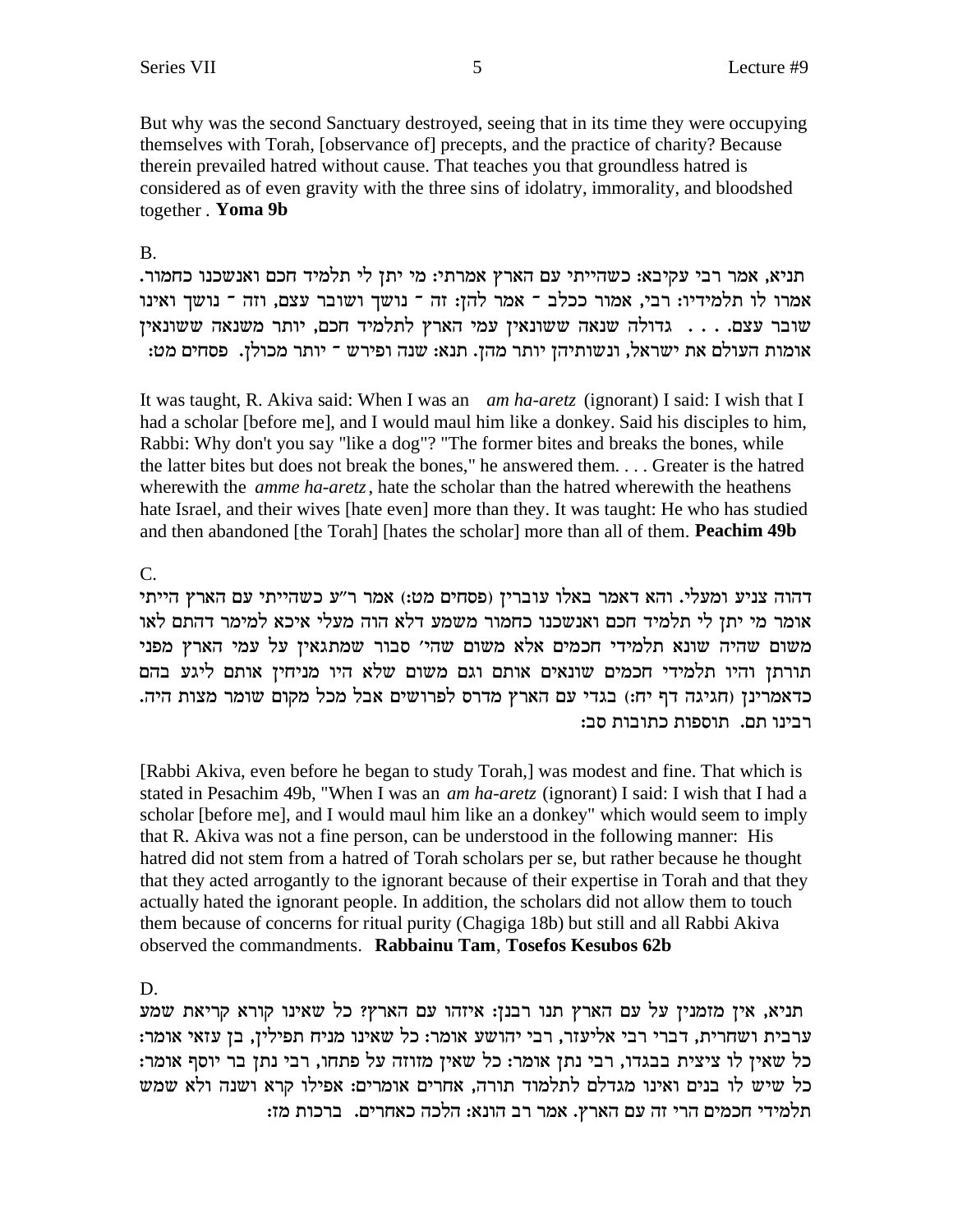It has been taught: An am ha-aretz is not reckoned in for zimmun.... Our Rabbis taught: Who is an am ha-aretz? Anyone who does not recite the *Shema* evening and morning. This is the view of R. Eliezer. R. Joshua says: Anyone who does not put on *tefillin*. Ben Azzai says: Anyone who has not a fringe  $(tzitzis)$  on his garment. R. Noson says: Anyone who has not a *mezuzah* on his door. R. Noson b. Yosef says: Anyone who has sons and does not bring them up to the study of the Torah. Others say: Even if one has learned Scripture and Mishnah, if he has not ministered to the disciples of the wise, (studied Talmud) he is considered to be an *am ha-aretz*. R. Huna said: The halachah is in accordance with the opinion of the 'Others'. Berachos 47b

 $E.$ 

אמר רב הונא הלכה כאחרים. והאידנא אין אנו מדקדקים ורגילים אנו לזמן בעמי הארץ כדאמרינן בחגיגה (פ״ג דף כב.) כמאן מקבלינן האידנא סהדותא מעמי הארץ כמאן כרבי יוסי כדי שלא יהא כל אחד הולך ובונה במה לעצמו: תוספות שם

Rav Huna said: The halachah is in accordance with the opinion of the 'Others'. Now we are not careful about this and we customarily include *amei ha-aretz* in *zimmun*. This is based upon the statement in Chagiga 22a: According to whose opinion do we accept testimony from the *amei ha-aretz*? This is in accordance with the opinion of Rabbi Yosei, in order to prevent every one from making their own *Bama* (independent place of worship). Tosefos Ibid.

# $F_{\cdot}$

# תנא: עוד הוסיפו עליהן הרועים, הגבאין, והמוכסין. . . . הגבאין והמוכסין, מעיקרא סבור: מאי דקיץ להו קא שקלי, כיון דחזו דקא שקלי יתירא פסלינהו. סנהדרין כה:

A Tanna taught: They further added to the list, herdsmen, tax collectors and toll collectors [are invalid witnesses]. 'Tax collectors and toll collectors' - At first they thought that they collected no more than the legally imposed tax. But when it was seen that they overcharged, they were disqualified. Sanhedrin 25b

#### $V_{\cdot}$ The Galileans

# A.

אמר רב יהודה אמר רב: בני יהודה שהקפידו על לשונם ־ נתקיימה תורתם בידם, בני גליל שלא הקפידו על לשונם ־ לא נתקיימה תורתם בידם. מידי בקפידא תליא מילתא? אלא: בני יהודה דדייקי לישנא, ומתנחי להו סימנא ־ נתקיימה תורתן בידן, בני גליל דלא דייקי לישנא ולא מתנחי להו סימנא ־ לא נתקיימה תורתן בידם. בני יהודה גמרו מחד רבה ־ נתקיימה תורתן בידם, בני גליל דלא גמרי מחד רבה ־ לא נתקיימה תורתן בידם. רבינא אמר: בני יהודה דגלו מסכתא ־ נתקיימה תורתן בידם, בני גליל דלא גלו מסכתא ־ לא נתקיימה תורתן בידם. . . . בני גליל דלא דייקי לישנא מאי היא? דתניא דההוא בר גלילא דהוה קאזיל ואמר להו: "אמר" למאן, "אמר" למאן? אמרו ליה: גלילאה שוטה, חמר למירכב, או חמר למישתי, עמר למילבש, או אימר לאיתכסאה? ההיא איתתא דבעיא למימר לחברתה תאי דאוכליך חלבא, אמרה לה: שלוכתי, תוכליך לביא. ההיא אתתא דאתיא לקמיה דדיינא, אמרה ליה: מרי כירי, תפלא הוית לי וגנבוך מין. וכדו הוות דכד שדרו לך עילויה ־ לא מטי כרעיך אארעא. עירובין נג.: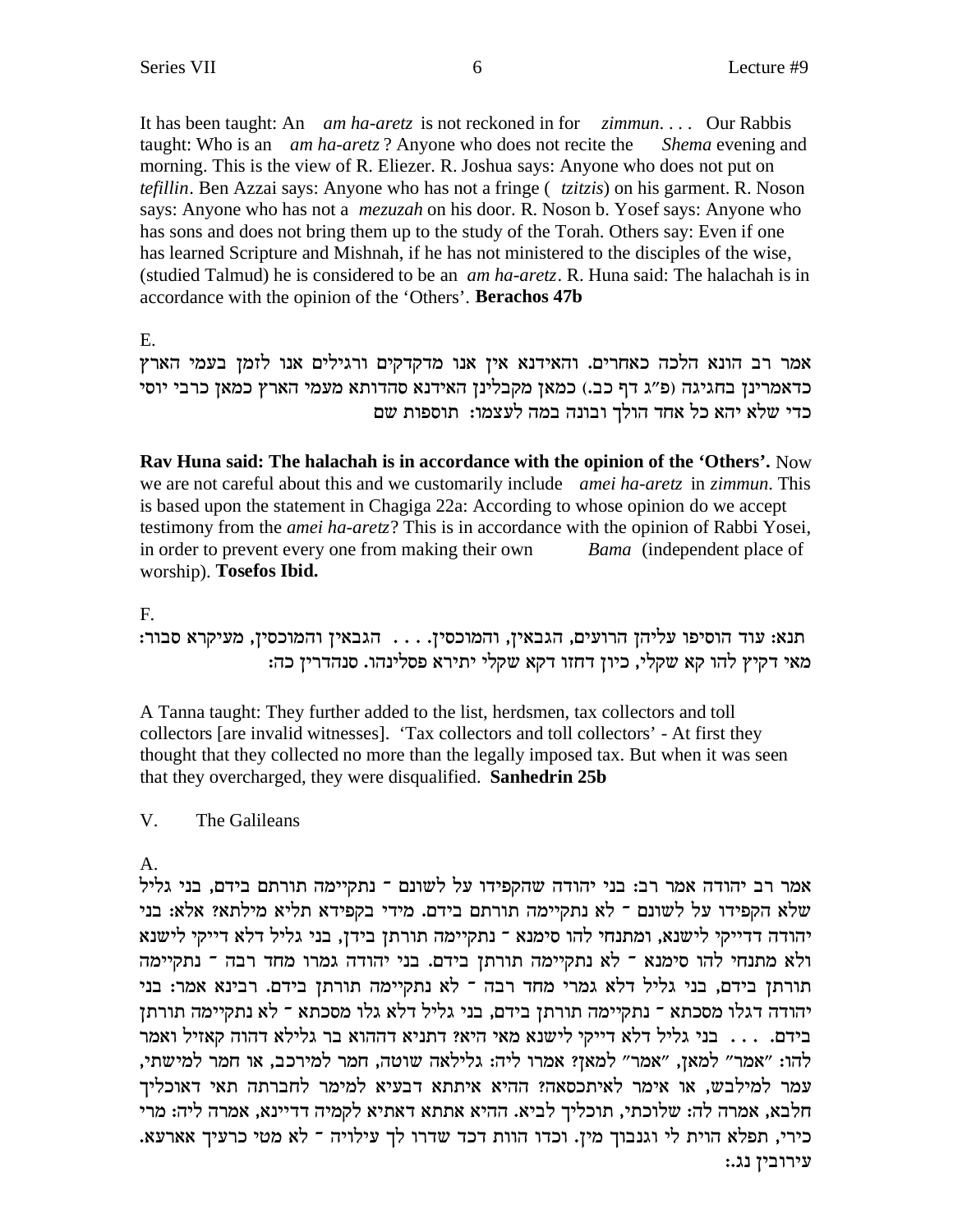Rav Yehudah stated in the name of Rav: The Judeans, who cared for [the beauty of] their language, retained their learning, but the Galileans who did not care for [the beauty of] their language did not retain their learning. But does this depend on whether one cares [for linguistic beauty]? — Rather say: The Judeans who were exact in their language, and who laid down mnemonics for their aid, retained their learning; but the Galileans, who were not exact in their language, and who laid down no mnemonics as an aid, did not retain their learning. The Judeans who learned from one Master retained their learning, but the Galileans who did not learn from one Master did not retain their learning. . . . 'The Galileans who were not exact in their language'. For instance? — A certain Galilean once went about enquiring, 'Who has *amar*?' (As he spoke indistinctly, it was not clear whether he meant *amar* (wool) , *imar* (a lamb) *chamor* (a donkey) or *chamar* (wine).) 'Foolish Galilean', they said to him, 'do you mean a "donkey" for riding, "wine" to drink, "wool" for clothing or a "lamb" for killing?' A woman once wished to say to her friend, 'Come, I would give you some fat to eat' but what she actually said to her was, 'My cast-away, may a lioness devour you'. A certain woman once appeared before a judge and addressed him as follows: 'My master, my slave ( *my lord* ), I had a beam (*writing tablet*) and they stole you ( *it*) from me, and it is of such a size that if they had hanged you upon it, your feet would not have reached to the ground'. **Eiruvin 53a-b**

B.

סתם יהודה וגליל כשעת חירום דמו. בבא בתרא לח:

Judea and Galilee are normally reckoned to be as if they were on hostile terms; [i.e., that communication between them is difficult.] **Bava Basra 38b**

C.

ר׳ יהודה אומר: אנשי גליל קנטרנין היו, והיו נודרין הנאה זה מזה, עמדו אבותיהם וכתבו חלקיהן לנשיא. נדרים מח.

It was taught: R. Yehudah said: the Galileans were quarrelsome and wont to make vows not to benefit from each other; so their fathers arose and assigned their portions to the Nasi (leader of the Sanhedrin). **Nedarim 48a**

D. The Galileans are accustomed to war from their infancy. **Josephus, The War of the Jews, Book III Chapter III:2**

VI. The Minim

A.

אמר להם רבן גמליאל לחכמים: כלום יש אדם שיודע לתקן ברכת המינים? עמד שמואל הקטן ותקנה. ברכות כח:

Said Rabban Gamaliel to the Sages: Can any one among you frame a benediction relating to the Minim? Shmuel HaKatan arose and composed it. **Berachos 28b**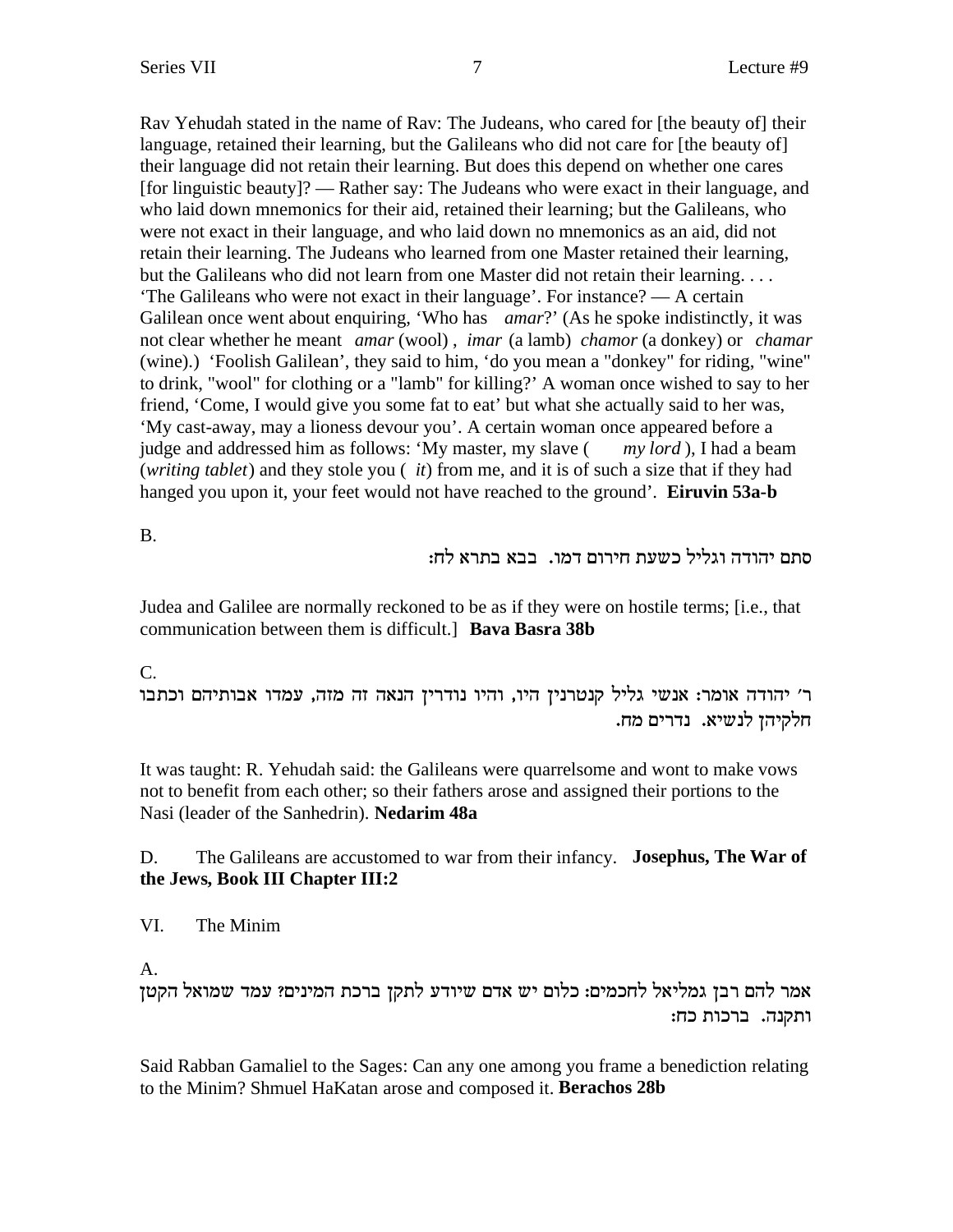**B.** המינין, והמסורות, והמשומדים והאפיקורסים, שכפרו בתורה, ושכפרו בתחיית המתים, ושפירשו מדרכי צבור, ושנתנו חיתיתם בארץ חיים, ושחטאו והחטיאו את הרבים, כגון ירבעם בן נבט וחביריו ־ יורדין לגיהנם, ונידונין בה לדורי דורות. ראש השנה יז.

But as for the minim and the informers and the scoffers, who rejected the Torah and denied the resurrection of the dead, and those who abandoned the ways of the community, and those who 'spread their terror in the land of the living', and who sinned and made the masses sin, like Yerovom the son of Nevat and his fellows — these will go down to Gehinnom and be punished there for all generations. Rosh HaShanah 17a

 $C_{\cdot}$ 

```
המינין והמסורות והמומרים ־ היו מורידין ולא מעלין. עבודה זרה כו:
```
Minim, informers, and apostates may be cast in a pit, and need not be brought up. **Avodah Zarah 26b** 

 $D_{\alpha}$ 

הגליונים וספרי מינין אין מצילין אותם מפני הדליקה, רבי יוסי אומר: בחול קודר את האזכרות שבהן וגונזן, והשאר שורפן. אמר רבי טרפון: אקפח את בני, שאם יבאו לידי שאני אשרוף אותם ואת האזכרות שבהן, שאפילו אדם רודף אחריו להורגו, ונחש רץ להכישו ־ נכנס לבית עבודה זרה, ואין נכנס לבתיהן של אלו. שהללו מכירין וכופרין, והללו ־ אין מכירין וכופרין. שבת קטז.

The blank areas [of a Sefer Torah] and the **Books (ספרים)** of the Minim, we may not save them from a fire. R. Yosei said: On weekdays, one must cut out the Divine Names which they contain, hide them, and burn the rest. R. Tarfon said: May I bury my son if I would not burn them together with their Divine Names if they came to my hand. For even if one pursued me to slay me, or a snake pursued me to bite me, I would enter a heathen temple [for refuge], but not the houses of these [people], for the latter know [of G-d] yet deny [Him], whereas the former are ignorant and deny [Him]. Shabbos 116a

VII. The War Against the Minim

A. You have not now the power to lay hands upon us on account of those that have the mastery, but as often as you could, you did so. Justin Martyr (c. 100-165), Trypho xvi

 $B<sub>1</sub>$ The Jews count us foes and enemies, and like yourselves, they kill and punish us whenever they have the power, as you may well believe. For in the Jewish war which recently raged, Barcochebas, the leader of the revolt, gave orders that Christians alone should be led to cruel punishments. Justin Martyr, Apology to Antoninus Pius

The Jews do not vent their wrath on the Gentiles who worship idols and  $C_{\cdot}$ blaspheme G-d, and they neither hate them nor rage against them. But against the Christians, they rage with an insatiable fury. Origen (c. 185-254), On Psalms - Psalm xxxvi

8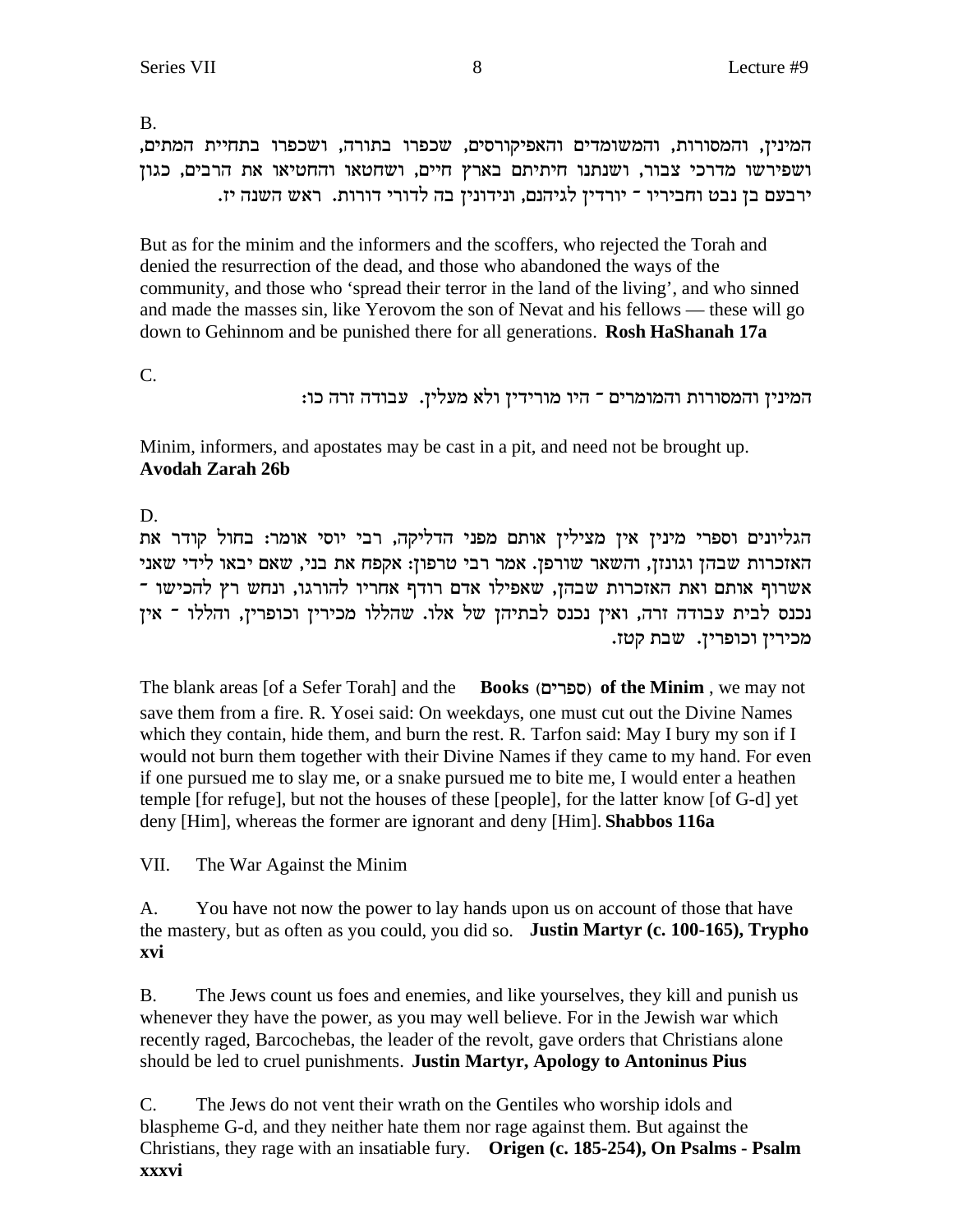VIII. The War Against the Synagogue

A. As long as the Synagogue has flourished, the Church has labored. The defeat of the Synagogue is the strength of the Church and the death of the synagogue is the beginning of the Church - the beginning not of nature but of salvation. **St. Ambrose of Milan (339-397), Explanations of St. Luke's Gospel viii 44**

B. Holding fast to their ancient anger and violence, still today under the name of Nazarenes, the Jews in their synagogues blaspheme the Christian flock; and while they slay us, they will their own destruction in the eternal fire. **St. Jerome (342-420), Commentary to Amos I**

C. If then it was a den of thieves when it still ruled the affairs of state, now if one were to call it a brothel, a den of iniquity, an abode of demons, or a stronghold and pit of the devil, or whatever, one would be calling it less than it deserves. **St. John Chrysostom (347-407)**

IX. The Christian View of the Rejection of the Jews

A. We may thus assert in utter confidence that the Jews will not return to their earlier situation, for they have committed the most abominable of crimes, in forming this conspiracy against the savior of the human race. . . . Hence the city where Yeshu suffered was necessarily destroyed, the Jewish nation was driven from its country, and another people was called by G-d to the blessed election. **Origen**. **Against Celsus, 4:23**

B. Murderers of the lord, assassins of the prophets, rebels, and detesters of G-d, they outrage the Law, resist grace, repudiate the faith of their fathers. Companions of the devil, race of vipers, informers, calumniators, darkeners of the mind, pharisaic leaven, Sanhedrin of demons, accursed, detested, lapidators, enemies of all that is beautiful. **St. Gregory of Nyssa (c. 330-395)**

X. The Fear of Jewish Influence Upon Christians

A. "Matters have reached the point where the ignorant Christians claim that the Jews preach better than our own priests. . . . Some Christians even celebrate the Sabbath with the Jews and violate the blessed day of rest. Many women live as domestics or as paid laborers of the Jews, who lure some from their faith. Laborers and peasants are inveigled into such a sea of errors that they regard the Jews as the only people of G-d, so that only among them is to be found the observance of a pure religion and of a faith far more certain than our own. . . . The Jews, abusing the naivete of the Christians, deceitfully pride themselves on being dear to your heart, because of the Patriarchs from whom they are descended. . . . They exhibit orders and warrants bearing your gold seal and containing words that I cannot believe to be true. They display the dresses that their wives, they claim, have received from your family and from the ladies of the palace; they boast of having received from you, contrary to the law, the right to build new synagogues. . . . So that the Jews might celebrate freely their Sabbath, the 'missi' (regional administrators) have ordered the market to be transferred from Saturday to another day, leaving to the Jews even the choice of the day of the week." **Letter from Archbishop Agobard (778-840) of Lyons France to Holy Roman Emperor Louis I**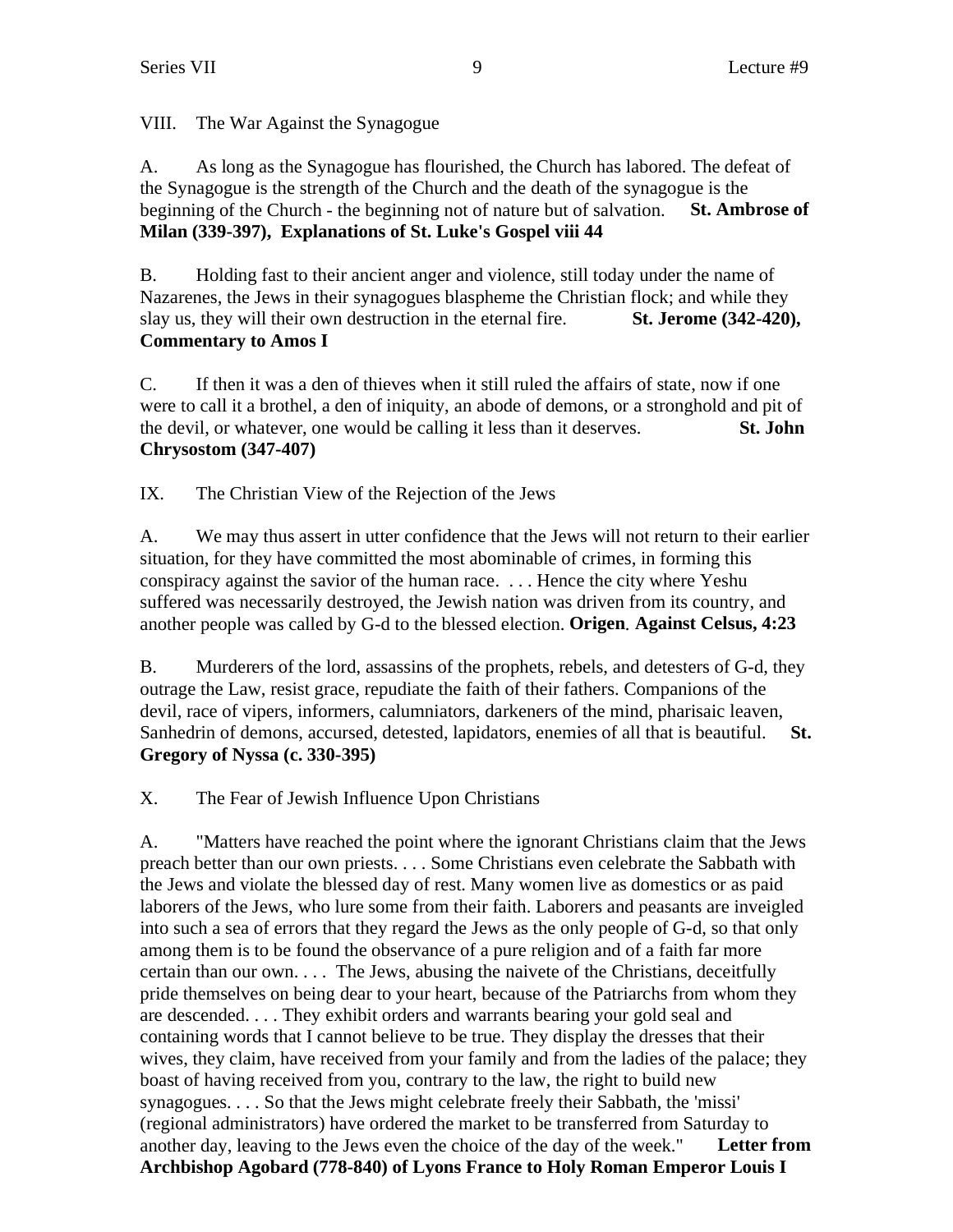B. "Cursing the infidelity of the Jews and seeking to protect the Christian people from contagion, I have thrice publicly asked that our faithful draw aside from them, that no Christian serve them either in the cities or in the villages, letting them perform their labor with the help of pagan slaves; I have also forbidden the eating of their food and the drinking of their liquors. And I have published several other severe injunctions in order to tear out the evil by the root and to imitate the example of our pious master, shepherd, and predecessor Agobard." **Archbishop Amolon of Lyons, successor to Agobard**

C. Apropos of what you write to persuade us to allow your Jews to enter our lands, we have already written you several times, **telling you of the vile actions of the Jews, who have turned our people away from Yeshu** , introduced poisonous drugs into our state, and caused much harm to our people. You should be ashamed, our brother, to write us about them, knowing their misdeeds all the while. In other states, too, they have done much evil, and for this have been expelled or put to death. We cannot permit the Jews to come into our state, for we do not wish to see any evil here. We pray that G-d may permit the people of our country to live in peace without any disturbance. And you, our brother, should not write us in the future concerning the Jews. **Tzar Ivan IV of Russia**

## XI. The Black Plague

A. In the cities, men fell sick by the thousands, and, lacking care and aid, almost all died. In the morning, their bodies were found at the doors of the houses where they had expired during the night . . . It reached the point where no further account was taken of a dying man than is today taken of the merest cattle. Nor were the villages spared. Lacking the succor of a physician, without the aid of any servant, the poor and wretched farmers perished with their families by day, night, on their farms, in their isolated houses, on the roads, and even in their fields. Then they abandoned their customs, even as the city dwellers; they no longer took any concern for their affairs nor for themselves; all, expecting to die from one day to the next, thought neither of working nor of putting by the fruits of their past labors, but sought rather to consume what they had before them. The cattle, the flocks, the beasts of burden and of the barnyard, the very dogs, those faithful companions of man, wandered unheeded about the countryside, in the fields where the harvests had been abandoned, without being gathered or even cut. . . . To return to the city [of Florence], here the cruelty of the scourge was such that in the course of four or five months, more than one hundred thousand persons perished, a number greater than that estimated to be its population before this dreadful malady. **The Chronicle of Giovanni Boccaccio**

B. The good cities were full of these flagellants and the streets as well and they each called each other "brother" as a token of alliance . . . and they began to forget the service and ritual of the Holy Church, and maintained, in their folly and their presumption, that their rites and their songs were finer and more worthy than the ceremonies of the priests and clerics, and thereby it was feared that even as they multiplied, these people, in their heresy, would end by destroying the Holy Church and by killing priests, canons, and clerics, because of their lust to have their wealth and power. In time, when these flagellants went among the countries, there came to pass a great wonder that must not be forgotten, for when it was seen that this mortality did not cease after the penitence which these beaters [flagellants] caused, a general rumor spread; and it was commonly said and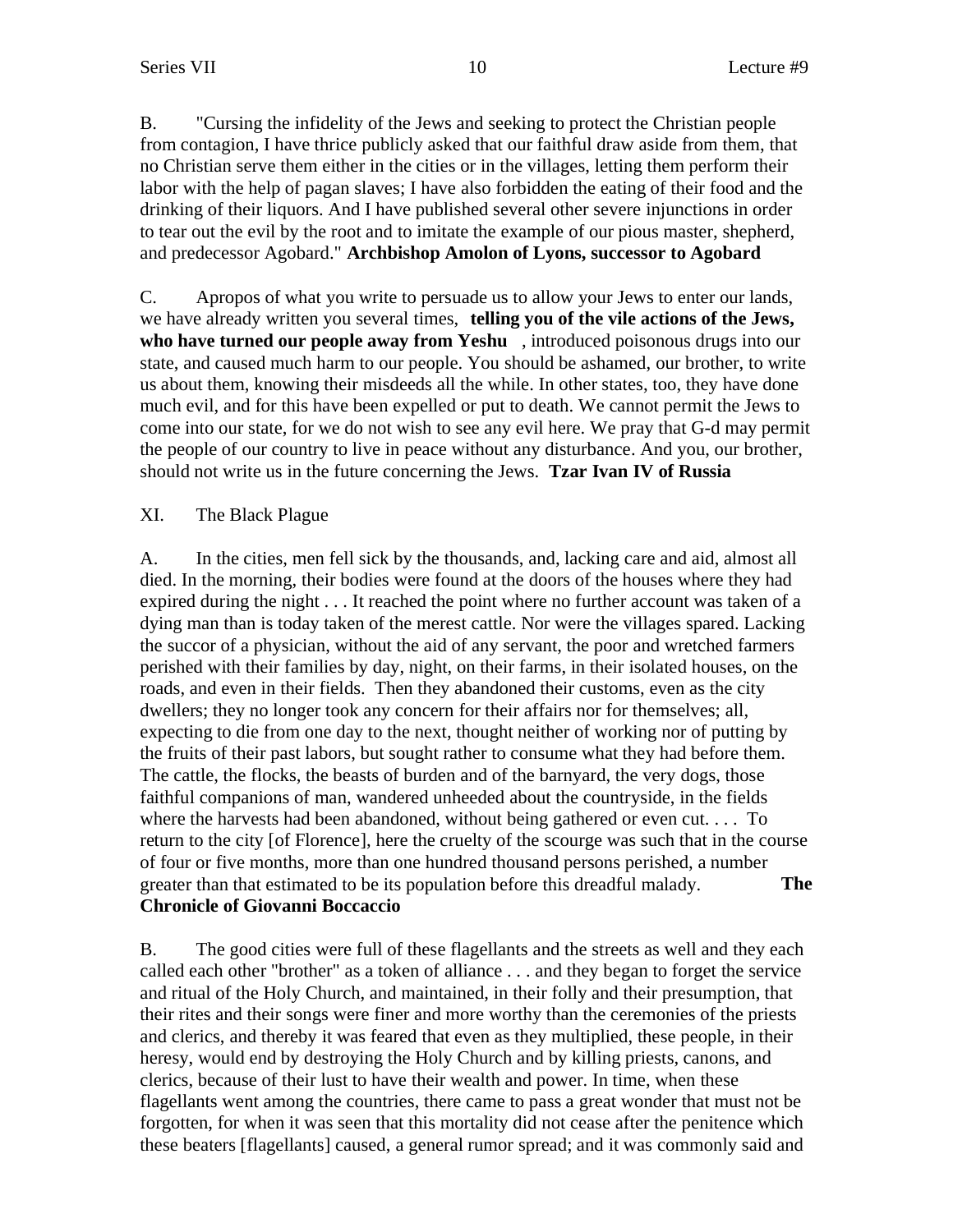certainly believed that this epidemic came from the Jews, and that the Jews had cast great poisons in the wells and springs throughout the world, in order to sow the plague and to poison Christendom; which was why great and small alike had great choler (anger) against the Jews, who were everywhere taken where they could be held, and put to death and burned in all the regions where the flagellants came and went, by the lords and by the magistrates. **The Chronicle of Jean d'Outremeuse**

C. In many wells, bags filled with poison were found, and a countless number of Jews were massacred in the Rhineland, in Franconia, and in all the German countries. In truth, I do not know whether certain Jews had done this. Had it been thus, assuredly the evil would have been worse. But I know, on the other hand, that no German city had so many Jews as Vienna, and so many of them there succumbed to the plague that they were obliged to enlarge their cemetery greatly and to buy two more buildings. They would have been very stupid to poison themselves. **The Chronicle of Conrad von Megenberg**

XII. The Church's Protection of the Jews

A. But the Jews who killed him and refused to believe in him, to believe that he had to die and rise again, suffered a more wretched devastation at the hands of the Romans, and were utterly uprooted from their kingdom, where they had already been under the dominion of foreigners. They were dispersed all over the world - for indeed there is no part of the earth where they are not to be found - and thus, by evidence of their own Scriptures, they bear witness for us that we have not fabricated the prophecies about C--. In fact, very many of the Jews, thinking over those prophecies both before his passion and more particularly after his resurrection, have come to believe in him. About them this prediction was made, "Even if the number of the sons of Israel be like the sand of the sea, it is only a remnant that will be saved." (Isaiah 10:22) But the rest of them were blinded; and of them it was predicted, "Let their own table prove a snare in their presence, and a retribution and a stumbling block. Let their eyes be darkened, so that they may not see. Bend down their backs always." (Psalm 69:23-24) It follows that when Jews do not believe in our Scriptures, their own Scriptures are fulfilled in them, while they read with blind eyes. Unless, perhaps, someone is going to say that the Christians fabricated the prophecies of C-- which are published under the name of Sybil, or any prophecies that there may be which are ascribed to others, which have no connection with the Jewish people. As for us, we find those prophecies sufficient which are produced from the books of our opponents; for we recognize that it is in order to give this testimony, which, in spite of themselves, they supply for our benefit by their possession and preservation of those books, that they themselves are dispersed among all nations, in whatever direction the Christian Church spreads.

In fact, there is a prophecy given before the event on this very point in the book of Psalms, which they also read. It comes in this passage (Psalms 59:12), "As for my G-d, His mercy will go before me; my G-d has shown me this in the case of my enemies. Do not slay them, lest at some time they forget Your Law," . . . adding, "Scatter them." For if they lived with that testimony of the Scriptures only in their own land, and not everywhere, they would not be available among all nations as witnesses to the prophecies which were given beforehand concerning C--. **Augustine, City of G-d XVIII 46:827-28**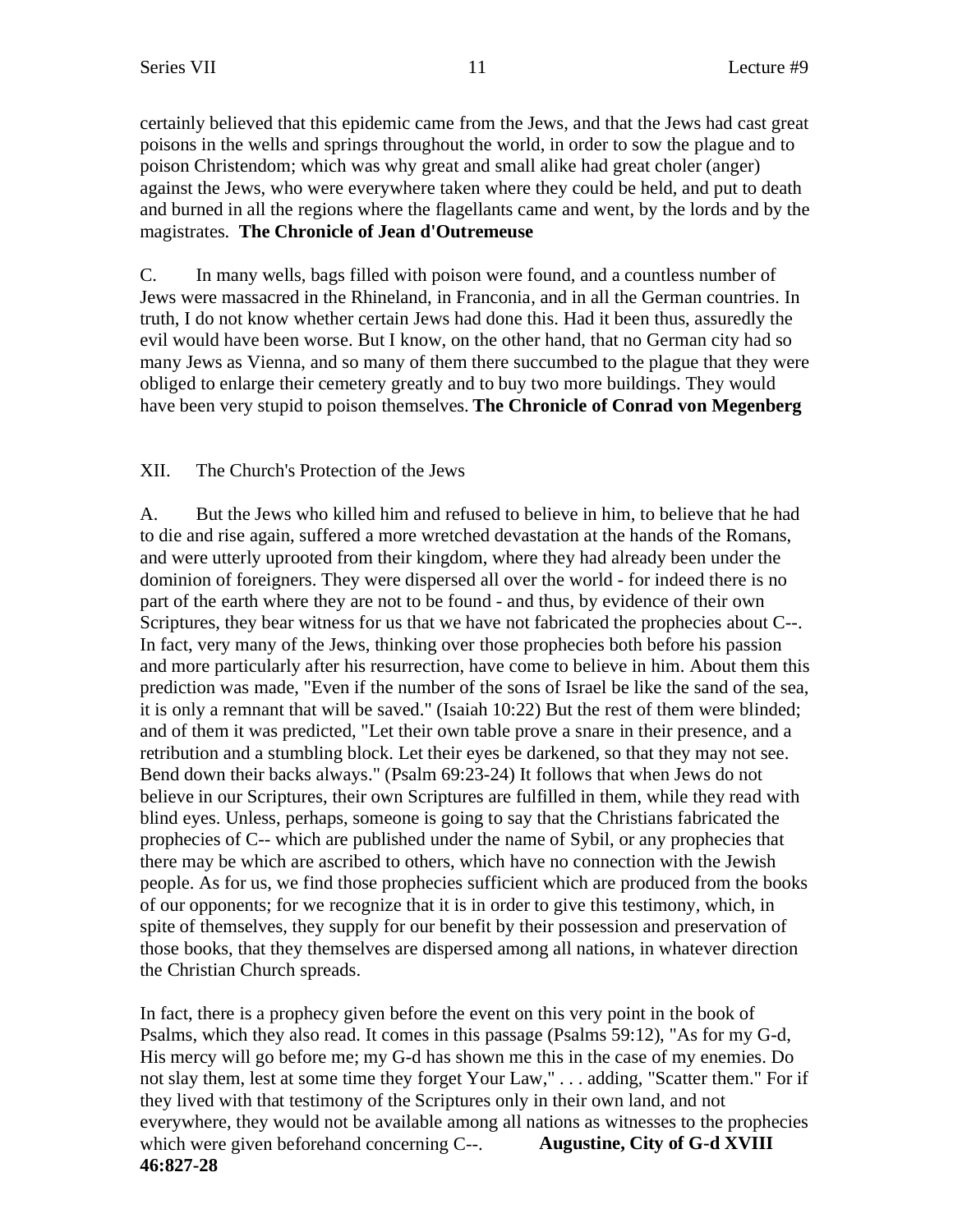B. The L-rd heard our outcry, and He turned to us and had mercy upon us. In His great mercy and grace, He sent a decent priest, one honored and respected by all the clergy in France, named Abbe Bernard of Clairvaux, to deal with this evil person. . . . "It is good that you go against the Ishmaelites. But whosoever touches a Jew to take his life, is like one who harms J-- himself. My disciple Radulf, who has spoken about annihilating the Jews, has spoken in error, for in the Book of Psalms (59:12) it is written of them: 'Slay them not, lest my people forget.'" **Sefer Zechirah by R. Ephraim of Bonn**

C. The Jews are not to be persecuted, killed, or even put to flight. The Jews are for us the living words of Scripture, for they remind us always of what our lord suffered. They are dispersed all over the world so that by expiating their crime they may be everywhere the living witnesses of our redemption. Hence the same Psalm (59:12) adds, "only let Thy power disperse them" . . . If the Jews are utterly wiped out, what will become of our hope for their promised salvation, their eventual conversion? **Bernard of Clairvaux in "Letter to the People of England."**

D. A time will come and that time will be at the end of the world's duration, when all of Israel will believe. **Augustine, Sermons 7.2**

E. We forbid the aforesaid Hebrews to be oppressed and vexed unreasonably. As in accordance with justice they are permitted to live under the protection of the Roman law, they are to be allowed to keep their observances as they have learned them, without hindrance. **Pope Gregory I to the Bishop of Terracina, Epistle I, 35**

Since, in the same manner as the legal definition does not allow the Jews to erect new synagogues, it permits them to enjoy the old ones undisturbed. **Pope Gregory I to the Bishop of Caglieri, Epistle IX, 6**

F. [We offer the Jews] the shield of our protection. We decree that no Christian shall use violence to force the Jews into baptism. **Sicut Judeais, Pope Callixtus II (1119-1124)**

G. Most falsely do these Christians claim that the Jews have secretly and furtively carried away these children and killed them . . . We order that Jews seized under such a silly pretext be free. **Pope Gregory X, Letter on Jews (1272)**

H. Forasmuch as it is unreasonable and unseemly that the Jews, whom G-d condemned to eternal slavery because of their guilt, should, under the pretense that Christian love cherishes them and endures their dwelling in our midst, show such ingratitude to the Christians as to render them insult for their grace and presume to mastery instead of the subjection which is befitting them; and for asmuch as it has come to our notice that in Rome and in other cities their shamefulness is carried so far that they not only make bold to dwell among Christians, even near their churches, and without any distinction in their dress, but even rent houses in the distinguished streets and squares of these cities, villages, and localities, acquire and possess landed property, keep Christian nurses, maids, and other servants, and do much else that is for a disgrace to the Christian name; therefore do we perceive ourselves to issue the following ordinance. **Pope Paul IV, in the Papal Bull - Cum Nimis Absurdum**